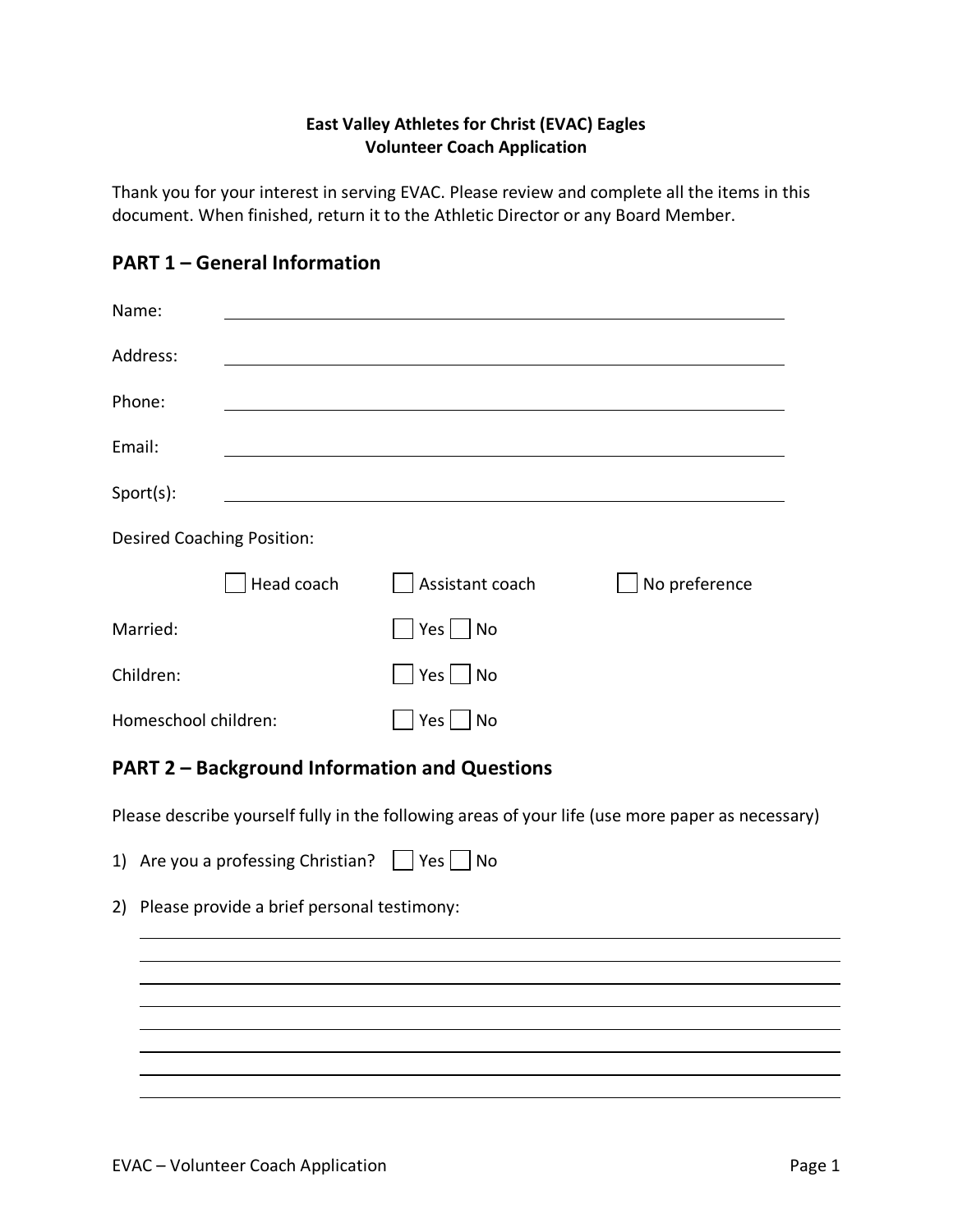3) Describe your church life. Examples of desired details include where you currently attend church, how long you have been involved there, ministries and positions where you have served or currently serve, etc.

4) Cite any other leadership experience you have.

5) Describe any coaching experience (when, where, what sport, how many years).

6) What is your coaching philosophy? This might include why you want to coach for EVAC, what you want to accomplish, your views regarding the value of athletics in Christian character training, etc.

7) Other background information:

Note: This will remain confidential within the board. Please answer yes or no to the following questions. If you answer 'yes', please provide a written description of your experience including current situation. Any 'yes' answers will not necessarily preclude your acceptance to coach for EVAC (consideration given will vary based on the specific circumstances).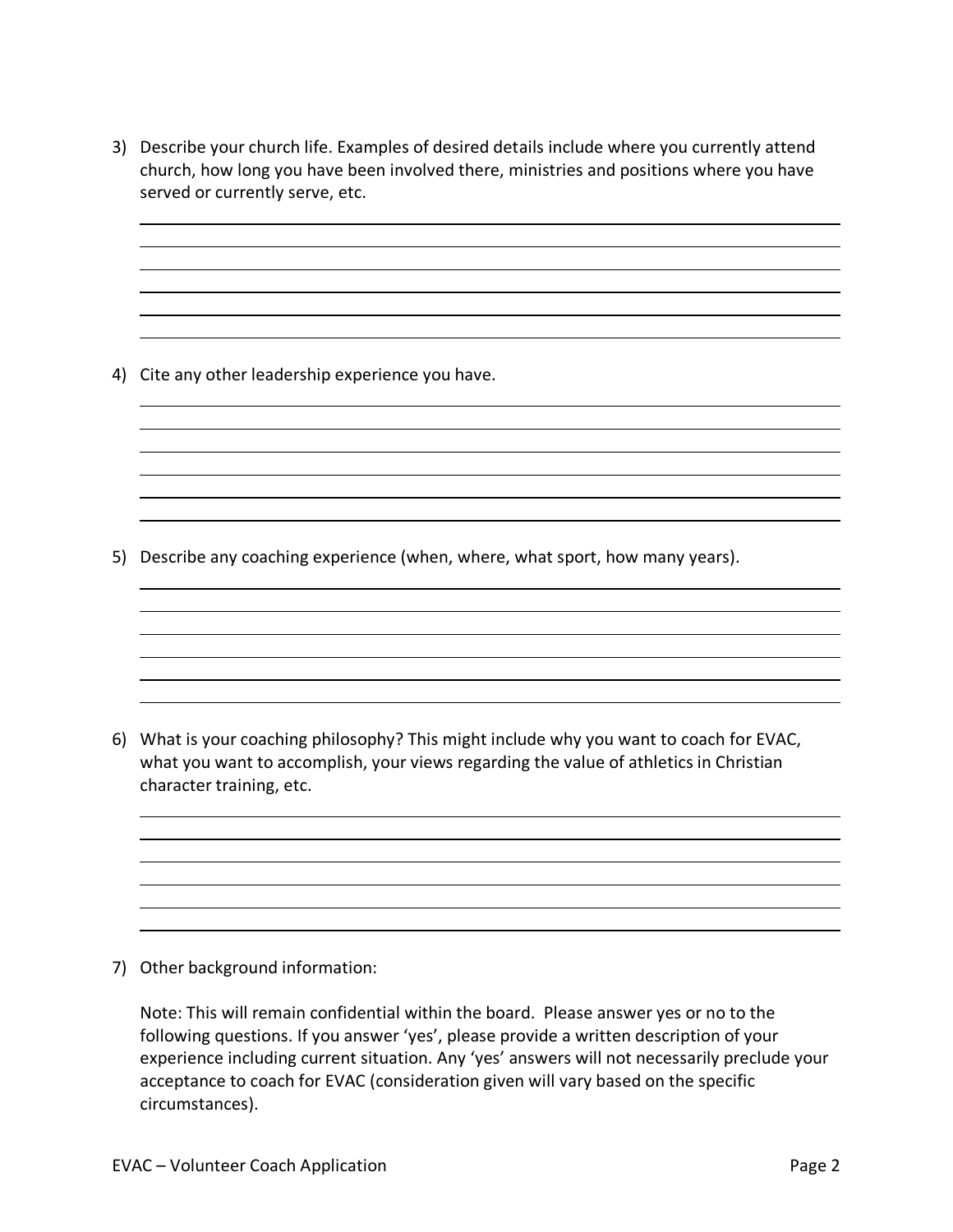|    | a) Have you ever been convicted of a crime? $\Box$<br>Yes    <br>No                                                                                                                                                              |
|----|----------------------------------------------------------------------------------------------------------------------------------------------------------------------------------------------------------------------------------|
|    |                                                                                                                                                                                                                                  |
|    | b) Have you been involved in substance abuse (drugs, alcohol, etc.)? $\Box$ Yes $\Box$ No                                                                                                                                        |
|    |                                                                                                                                                                                                                                  |
| 8) | References:                                                                                                                                                                                                                      |
|    | a) Please provide two personal references                                                                                                                                                                                        |
|    | 1. Name: 1. 2008. 2010. 2010. 2010. 2010. 2010. 2010. 2010. 2010. 2010. 2011. 2012. 2012. 2014. 2016. 2017. 20<br>2012. 2012. 2012. 2012. 2012. 2012. 2012. 2012. 2012. 2012. 2012. 2013. 2014. 2014. 2014. 2014. 2014. 2014. 20 |
|    |                                                                                                                                                                                                                                  |
|    |                                                                                                                                                                                                                                  |
|    |                                                                                                                                                                                                                                  |
|    |                                                                                                                                                                                                                                  |
|    |                                                                                                                                                                                                                                  |
|    | b) Please include the name, email and phone number of your pastor (spiritual authority)                                                                                                                                          |
|    | Name: Name and the second contract of the second contract of the second contract of the second contract of the                                                                                                                   |
|    |                                                                                                                                                                                                                                  |
|    |                                                                                                                                                                                                                                  |

## **PART 3 – Acknowledgements**

Please review and affirm the following.

#### EVAC Mission Statement

*East Valley Athletes for Christ (EVAC) is an association of homeschool families dedicated to exemplifying Christ while participating in athletic competition. It is the goal of EVAC to encourage the hearts and minds of the participating homeschool youth in the love and likeness of Christ.*

**I agree with the EVAC Mission Statement and understand that the EVAC Board works to conduct business upholding the principles and standards set forth therein.**

Applicant Initials: \_\_\_\_\_\_\_\_\_\_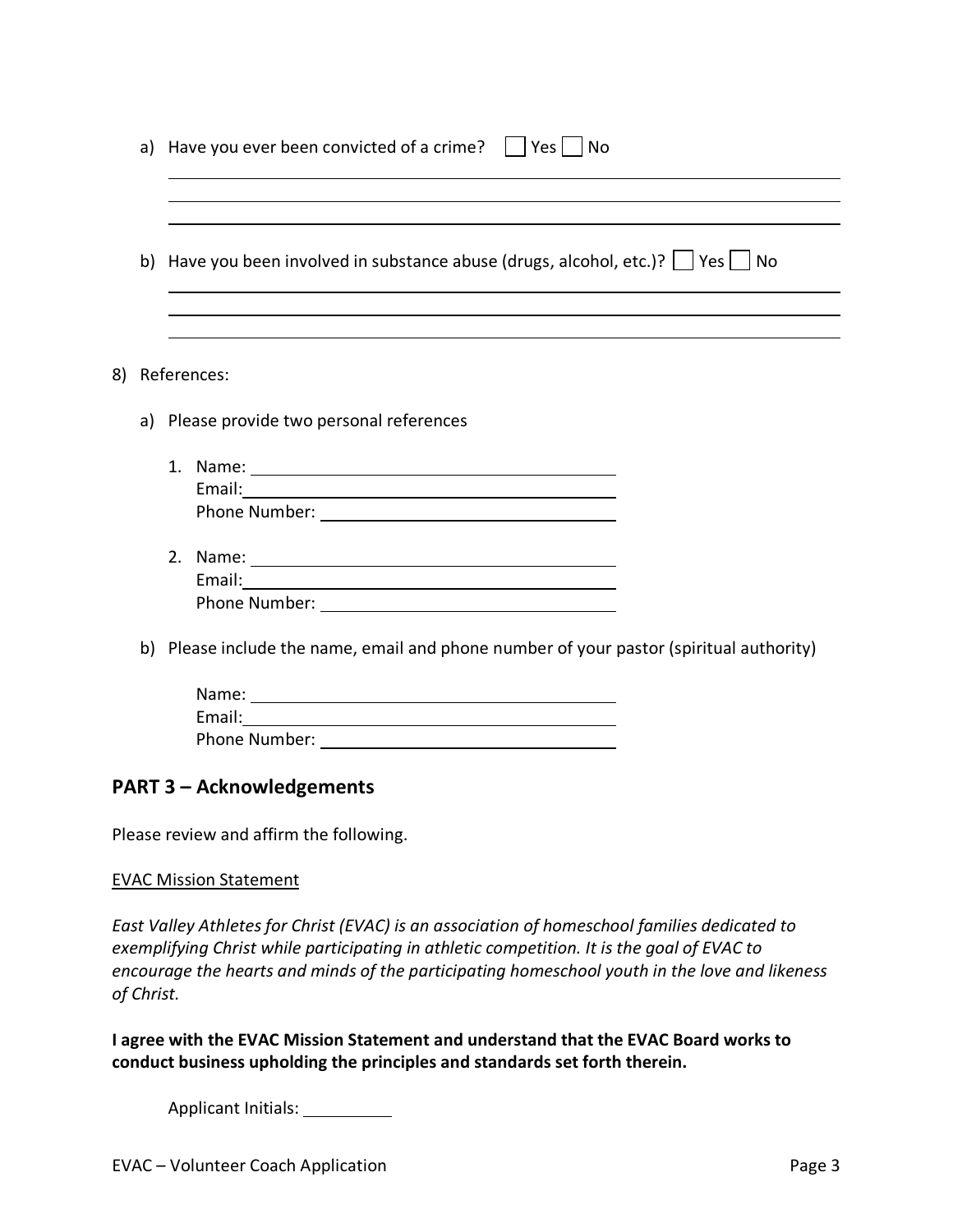### EVAC Policies and Authority

**I agree to be subject to the EVAC Board and its decisions if selected to serve. I understand that this leadership position provides added influence, and I will seek to use it wisely, prudently, and in submission to the Board's authority.**

Applicant Initials:

**I acknowledge that unless permission is otherwise given, any and all clinics, camps, or other sport-related activities that I run outside of the season (CAA start date for practice through our last tournament game) are independent of EVAC. When this is the case, I will inform any gyms/fields that I use that this camp is not related to EVAC and will provide separate liability insurance if required. I will state on any and all paperwork to participants that my camps are not sponsored or endorsed by EVAC.**

Applicant Initials:

EVAC Statement of Faith

EVAC requires that everyone serving as volunteers in a position of leadership (i.e., those in a position of influence within the organization or over student athletes), agree with our adopted and published statement of faith.

*We believe the Bible alone is the inerrant, inspired Word of God and that it is our final authority in all matters. 2 Timothy 3:16-17, 2 Peter 1:20-21* 

*We believe God is a person, eternally existing as the Trinity in unity – Father, Son (Jesus Christ), and Holy Spirit – three persons, one God. Matthew 26:19, 1 Corinthians 8:6* 

*We believe in Jesus' virgin birth, sinless life, miracles, and atoning death through His shed blood and His bodily resurrection. Luke 1:30-55, John 1:1-15* 

*We believe man was created in the image of God; but fell into separation from God through sin, bringing death to all men. Genesis 2:16, Genesis 3:16-19, Romans 5:12, Romans 3:10-23, Romans 6:23* 

*We believe that God creates each person as male or female. These two distinct, complementary genders together reflect the image and nature of God. Gen. 1:26-27*